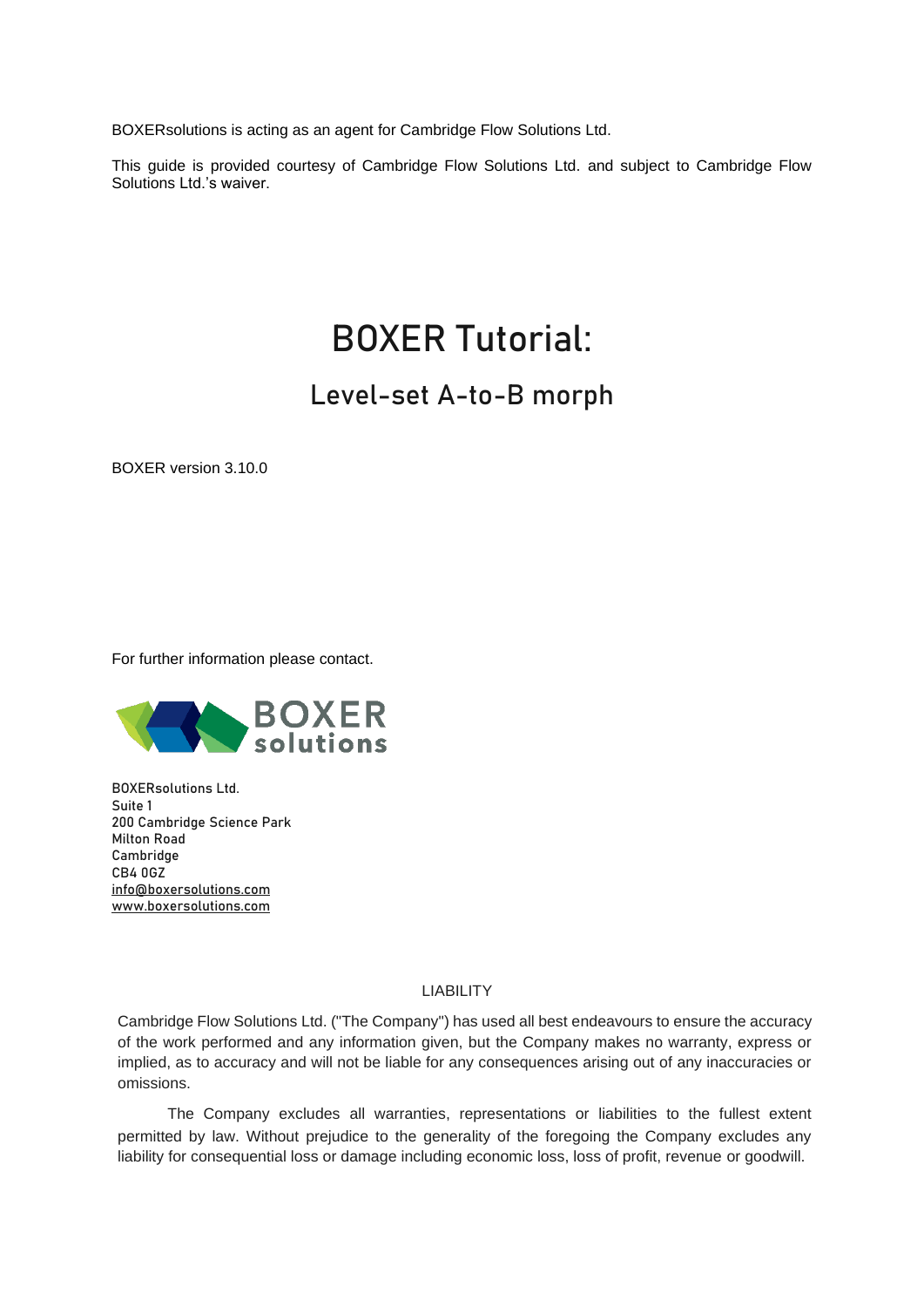

### **Level-set A-to-B morph**

In this example we will morph a stating shape (A) into a target shape (B) using Level-set morphing functionality. The user has access to all the intermediate shapes that represent the start change from A to B and these shapes can be loaded into the BOXERmesh geometry register and sent to the normal meshing process.

This tutorial assumes that the user is familiar with the general method of the BOXERmesh GUI, and the operation of the various specifier panels. If this is not the case then please review beginner BOXERmesh tutorial.

**Import the A and B geometry shapes morph\_shape\_A.btf and morph\_shape\_B.btf**

- File > Import Part from the menu bar, OR
- Click the Import Part toolbar button, OR
- Use the keyboard shortcut Ctrl-G
- morph shape A.btf and morph shape B.btf can be selected together from the file browser



#### **Set up the Octree domain as if for meshing**

The level-set morphing operates in the same domain (bounding box) and with the same resolution as the octree mesh. Therefore, setting up a case for level-set morphing is just like setting up a case for meshing.

- Create a bounding box around the geometry with constraint:Largest Cells and the largest  $cells = 500$
- Create a Region, with a seed point at (0,0,0)
- Create a Face Refinement specifier on all faces at Octree level 2
- Turn on Octree Preview to see the size of the surface cells relative to the geometry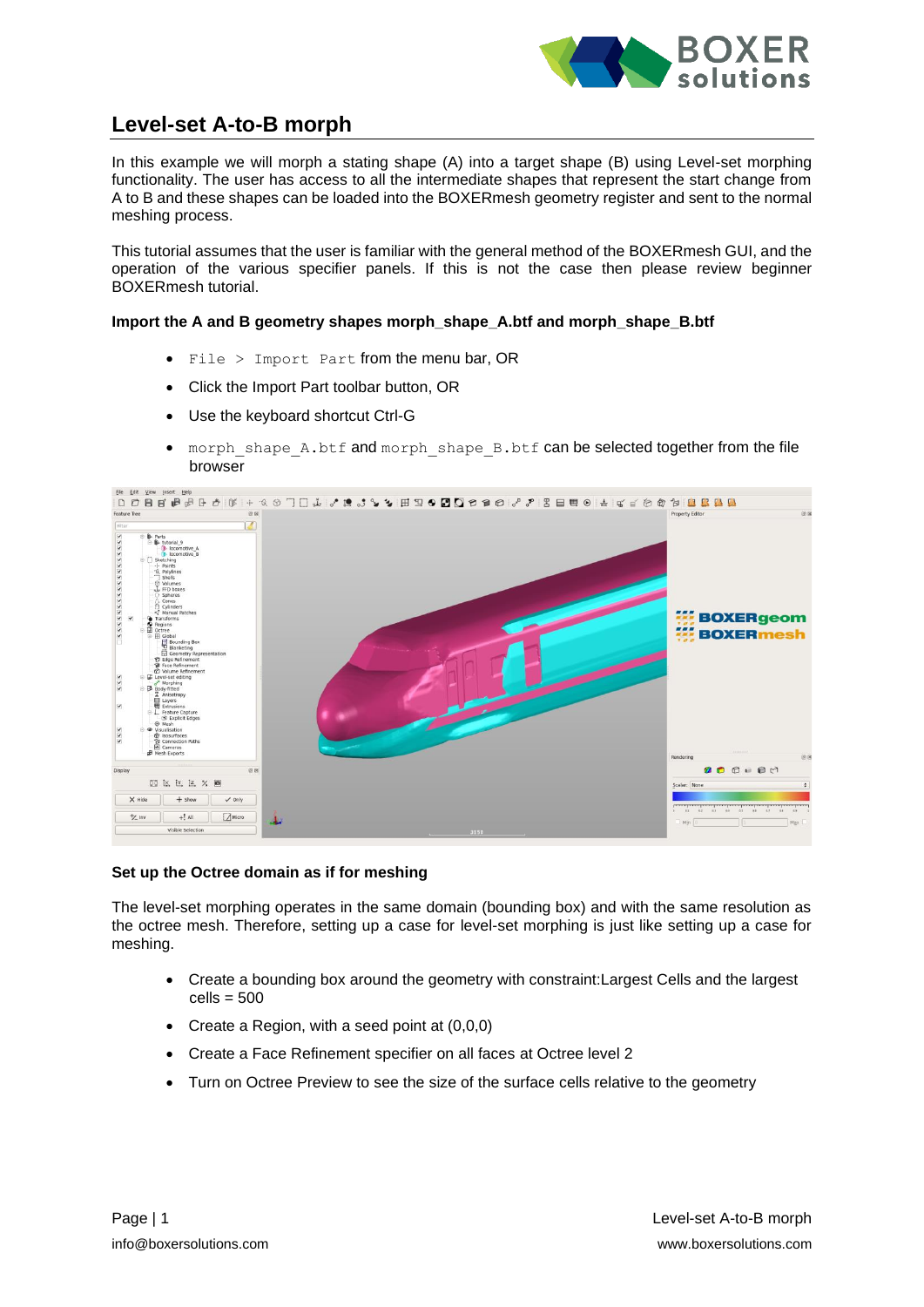

□

| View Insert Help<br>File<br>Edit                                                                                                                                                                                                                                                                                                                                                                                                                                                                                                                                                                                                                                                                                                                                                                                                      |                                                        |                                                    |
|---------------------------------------------------------------------------------------------------------------------------------------------------------------------------------------------------------------------------------------------------------------------------------------------------------------------------------------------------------------------------------------------------------------------------------------------------------------------------------------------------------------------------------------------------------------------------------------------------------------------------------------------------------------------------------------------------------------------------------------------------------------------------------------------------------------------------------------|--------------------------------------------------------|----------------------------------------------------|
|                                                                                                                                                                                                                                                                                                                                                                                                                                                                                                                                                                                                                                                                                                                                                                                                                                       | $\frac{1}{2}$<br>$\Box$<br>白面<br>$\mathbf{H}^{\prime}$ | 4<br>⊞<br>₿                                        |
| Feature Tree<br>因应                                                                                                                                                                                                                                                                                                                                                                                                                                                                                                                                                                                                                                                                                                                                                                                                                    |                                                        | 88<br>Property Editor                              |
| Filter<br>$\overline{a}$<br>V<br>v<br>₹<br><b>b</b> locomotive A<br><b>D</b> locomotive B<br>۷<br>Sketching<br>ᢦ<br>$+$ Points<br>٧<br>G. Polylines<br>Shells<br>⊙ Volumes<br>L. FFD boxes<br>○ Spheres<br>$\bigcirc$ Cones<br>$\bigcirc$ Cylinders<br>v<br><2 Manual Patches<br>Transforms<br>ч<br>Regions<br>Ψ<br>Region<br>₹<br><b>D</b> Octree<br>V<br><b>B</b> Global<br>₹<br>El Bounding Box<br>Blanketing<br>El Geometry Representation<br>۷<br><b>D</b> Edge Refinement<br><b>B</b> Face Refinement<br><b>B</b> Face Specifier<br><b>CO</b> Volume Refinement<br>Level-set editing<br>Body-fitted<br>V<br>₹<br><b>E</b> Anisotropy<br><b>E</b> Layers<br>R.<br>Extrusions<br>E L Feature Capture<br>C Explicit Edges<br>C Mesh<br>V<br>· Visualisation<br>V<br>m Isosurfaces<br><sup>2</sup> Connection Paths<br>₹<br>Cameras |                                                        | <b>BOXERgeom</b><br>7.47.4<br><b>WE BOXERmesh</b>  |
| $\overline{ }$<br><b>B</b> Meth Fynnris                                                                                                                                                                                                                                                                                                                                                                                                                                                                                                                                                                                                                                                                                                                                                                                               |                                                        | 88<br>Rendering                                    |
| 图图<br>Display                                                                                                                                                                                                                                                                                                                                                                                                                                                                                                                                                                                                                                                                                                                                                                                                                         |                                                        | $0000000$                                          |
| 因区区 Z X 画                                                                                                                                                                                                                                                                                                                                                                                                                                                                                                                                                                                                                                                                                                                                                                                                                             |                                                        | Scalar: None<br>$\div$                             |
| $X$ Hide<br>$+$ Show<br>$\checkmark$ Only                                                                                                                                                                                                                                                                                                                                                                                                                                                                                                                                                                                                                                                                                                                                                                                             |                                                        |                                                    |
| A Micro<br>$+2$ tnv<br>$+!$ All                                                                                                                                                                                                                                                                                                                                                                                                                                                                                                                                                                                                                                                                                                                                                                                                       |                                                        | 0 03 03 03 04 05 05 07<br>44.<br>5.9<br>Min<br>Max |
| Visible Selection                                                                                                                                                                                                                                                                                                                                                                                                                                                                                                                                                                                                                                                                                                                                                                                                                     | $\sim$ 3940 $\sim$                                     |                                                    |
|                                                                                                                                                                                                                                                                                                                                                                                                                                                                                                                                                                                                                                                                                                                                                                                                                                       |                                                        |                                                    |

#### **Create a Level-set morph between locomotive\_A and locomotive\_B**

- Insert > Level-set editing > Morphing from the menu bar, OR
- Click the "Create new Level-set editing morphing specifier" toolbar button
- The Morphing Editor appears
- Drag-drop locomotive A from the Feature Tree to the Shape A field on the Editor
- Drag-drop locomotive\_B from the Feature Tree to the Shape B field on the Editor
- Uncheck 'Regenerate octree after the operation'
- Press OK, The morphing set-up node appears in the Feature Tree under the 'Level-set editing' branch

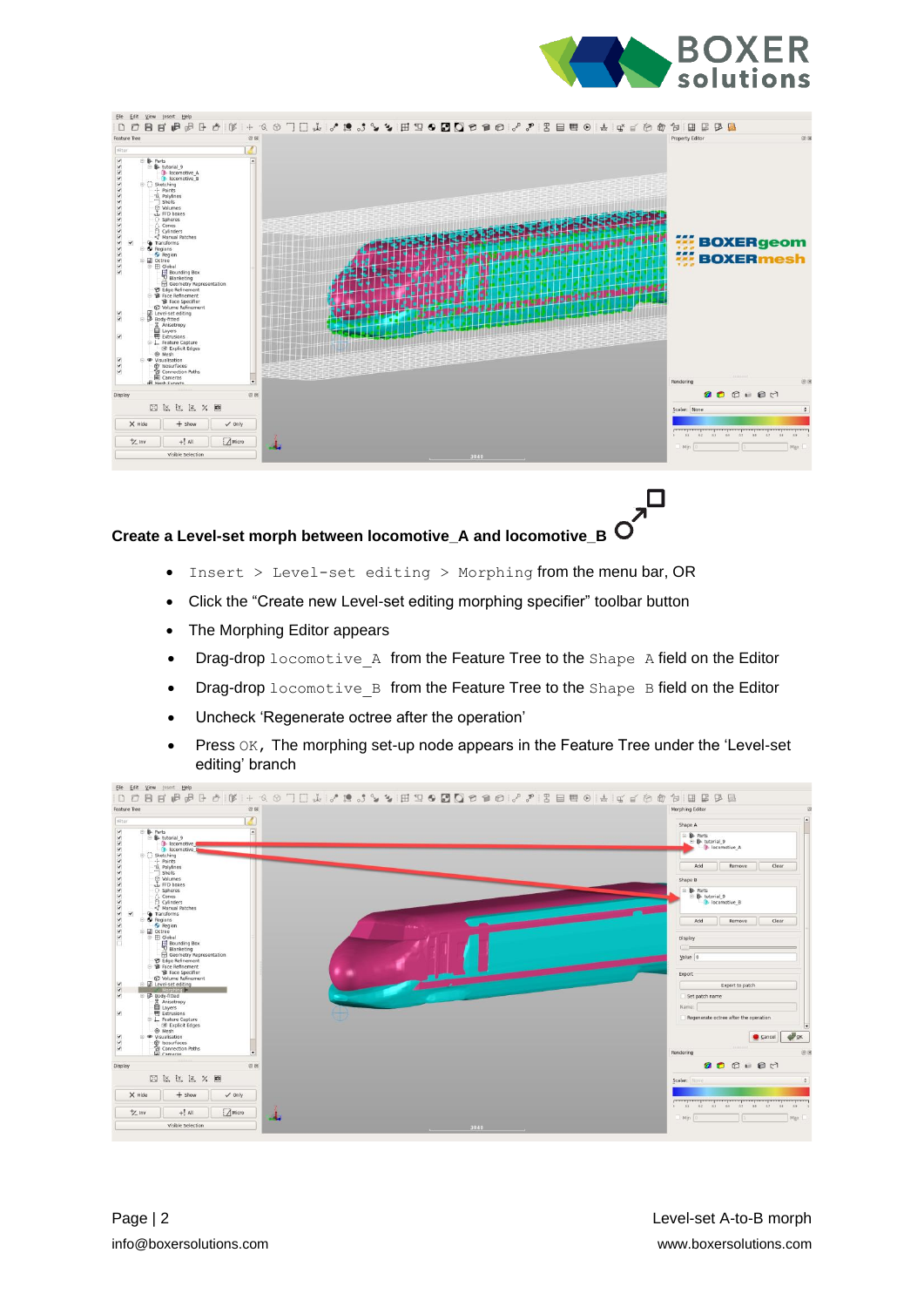



#### **Generate the Level-set morph**

- Press the 'Generate Level-set' button on the toolbar (*the button goes orange to indicate that BOXERgeom is busy*)
- When the Level-set calculation is complete, the Generate Level-set button goes grey and its action is disabled to indicate that the Level-set is up-to-date.
- The Level-set surface appears in the scene

Turn off the visibility of everything else to leave just the Level-set morph ('Morphing') envelope on screen.

Now move the 'Display' slider to some non-zero value and observer how the morph evolves through time.

At any point press 'Export to Patch and note then the current morph state is exported to the geometry register of BOXERmesh – you can choose your own name for the exported geometry by enabling Set patch name.



#### **Generate a mesh around an intermediate morph shape**

- Double click on the 'Morphing' node in the Feature Tree to re-activate the Morphing Editor
- Move the Display Slider value to 12
- Check the 'Regenerate octree after the operation' button
- Click OK to update the Morphing specification
- Press the 'Generate Level-set' button on the toolbar
- The Octree mesh is generated around the Level-set shape at slider value 12